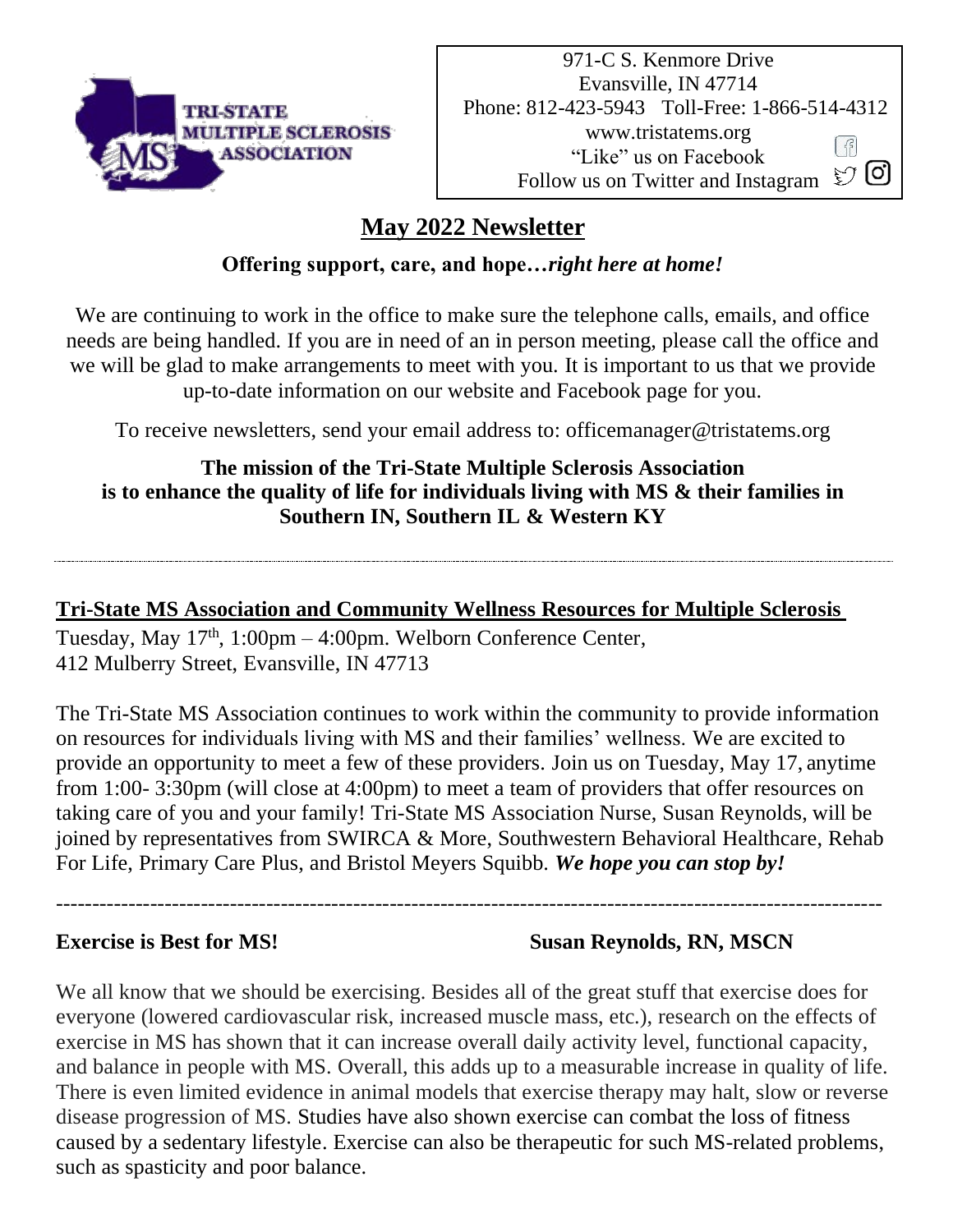Historically, exercise was something to be avoided by people with MS. Doctors advised against exercise because of the problems MSer's have with fatigue and overheating. As a result, many people with MS became de-conditioned due to inactivity. However, we are now aware that when MSers exercise, it can improve your fitness, your endurance, and the strength in your arms and legs. Studies have shown that exercise can also give you better control over your bowel and bladder function, and can decrease overall fatigue.

Exercise can have a huge impact on anxiety you're feeling due to coronavirus, and it can help ease stress and depression. Exercise has been shown to improve cognitive function as well. Even a small amount of movement, like stretching or a walk around the block, can make a difference in how you feel.

So why don't we exercise? As a person with MS, my answer is pretty simple: Even though I know it will make me feel better, many times I feel so horrible or so fatigued that the thought of 30 minutes of sustained exercise just makes me laugh. Or cry. Studies have shown that fewer than 20% of people in the general US population get the recommended 150 minutes of moderate-intensity exercise per week. In people with MS, this number is definitely lower, as research shows that activity in people with MS starts off low and declines over time.

Don't immediately start a difficult exercise program; instead, try new things and fit some movement into your daily routine. Warm-up, stretch, and increase your heart rate. Many YouTube videos are made specifically for MSers and our different levels of ability. The best videos I have found are made by 'MS Workouts', 'MS Gym', 'MS Trust' and 'Can Do MS'.

Statistics show that over 50% of adults drop out of any formal exercise program after 3 months; and after 6 months 75% have stopped exercising. However, you can prevent this exercise attrition by incorporating more physical activity into our daily lives. Intermittent exercise has the same effect as "continuous bouts" of exercise. In other words, accumulating 30 minutes a day of moderate exertion doing normal things (walking to our car, gardening, pushing a vacuum cleaner) can be as effective as a 30-minute exercise session.

Be sure to stay hydrated and cool while you move. Place a fan where you exercise or work, and turn it directly toward you while you are moving. Warm up with stretching before you get started. Find an exercise partner. Start slowly, gradually increasing your time and intensity.

Always consult with your physician or physical therapist before starting a new program. Your provider will be able to help you put together a realistic plan and attainable goals that are best for you and your MS symptoms. For example, if you are in a wheelchair, your provider can recommend the best activities to do safely in your wheelchair.

#### **Upcoming Programs**

EMD Serono has scheduled the following educational program: 'Understanding Mavenclad, Use and Its Impact on the Immune System'. Wednesday, May 18<sup>th</sup> at 11:30am EST at Schnitzelbank Inn, Jasper; and again Wednesday, May 18<sup>th</sup> at 6:00pm at Biaggi's, Evansville. **To RSVP for the Evansville Program, call Ken Skinner at 1-270-302-4090.**

For more information, go to MAVENCLADevents.com or call 1-855-685-0738.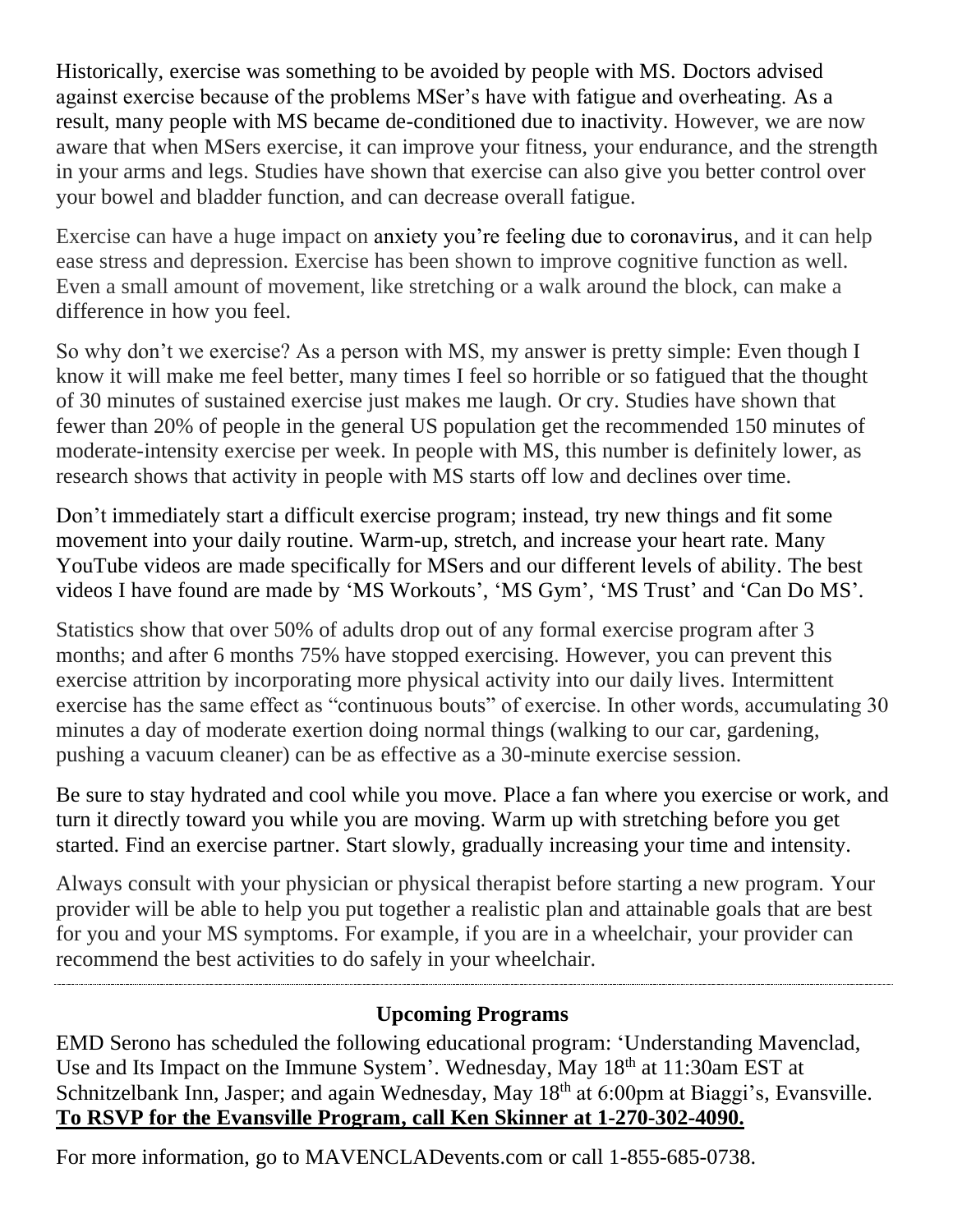

**SE ACE CARE** COMMUNITY ACTION THROUGH REHABILITATION AND EDUCATION

# ACERCISE GROUP EXERCISE PROGRAM

ACErcise is a free group exercise program designed for individuals with neurologic conditions. Diagnoses may include Parkinson's disease, stroke, spinal cord injury, traumatic brain injury, Multiple Sclerosis, balance deficits, etc. Individuals are required to have a physician's release in order to participate. Sessions focus on endurance, strength, balance, and walking. ACErcise is led by University of Evansville Doctor of Physical Therapy students. Participants are paired with students to provide more individualized exercises based on personal abilities and goals.

ACErcise is a great way to stay active in a safe and fun environment! Please contact us for more information.



SESSIONS: TUESDAYS & THURSDAYS 5-5:50 pm & 6-6:50 pm

### FALL AND SPRING **CLASSES!**

——

——

## LOCATION: University of Evansville Campus

——

CONTACT US: Emma: (812) 968-4728 eb311@evansville.edu

Rachael: (618) 708-1208 rh214@evansville.edu

Mailing: 515 Bob Jones Way Evansville, IN 47712 Attn: ACErcise

FAX: (833) 345-3918

www.evansville.edu/ majors/physicaltherapy/ acecare.cfm